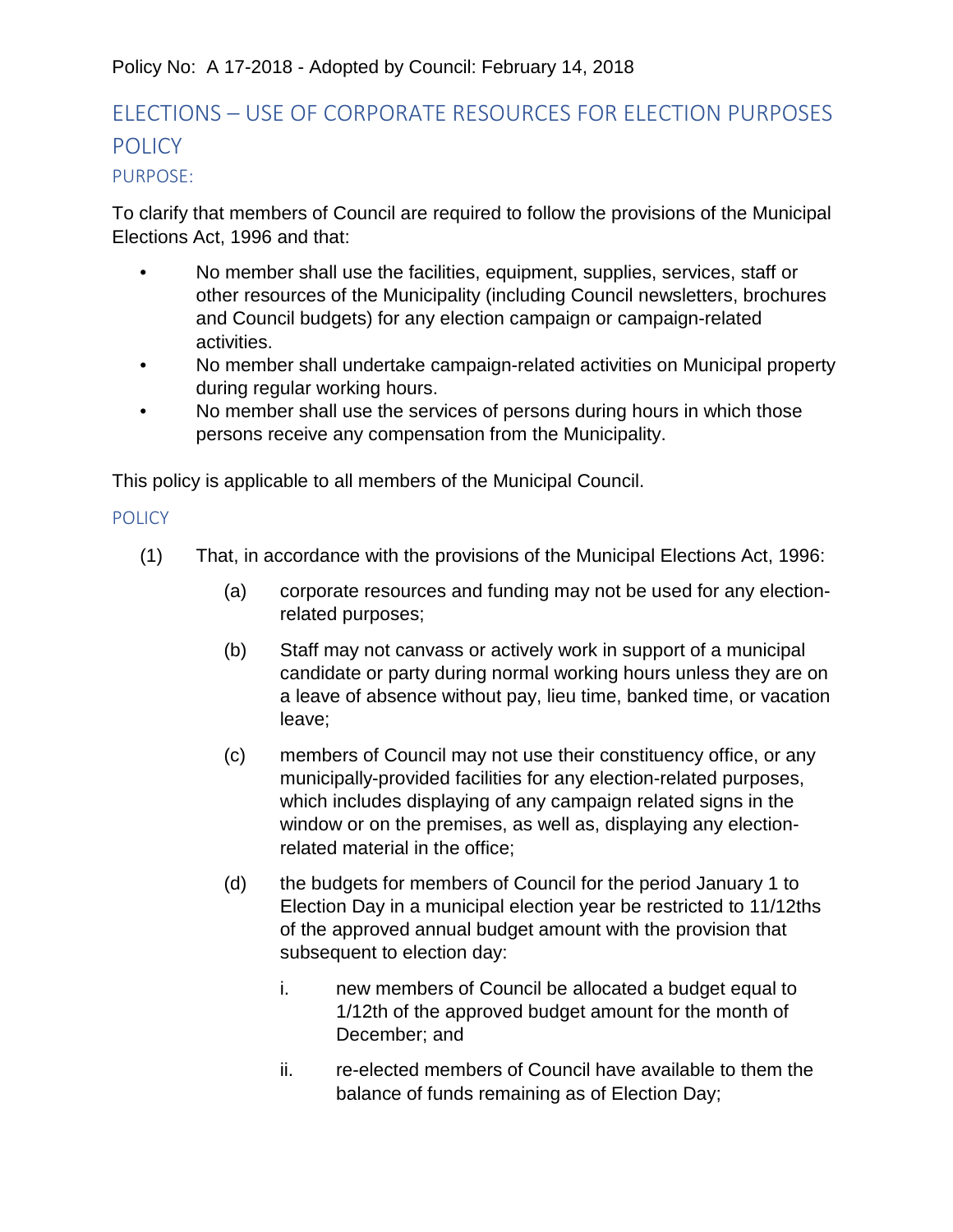- (e) the following be discontinued for members of Council from the day prior to Nomination Day in a municipal election year to Election Day:
	- i. all forms of advertising, including in municipal publications;
	- ii. all printing, high speed photocopying and distribution, including printing and general distribution of newsletters unless so directed and approved by the Council;
	- iii. the ordering of office furniture and furnishings, except those of an emergency nature, as well as, no movement of furniture and furnishings; and
	- iv. the ordering of stationery;
- (f) members of Council may not deliver any unsolicited material outside their existing ward where the printing and/or distribution costs are paid by the Municipality. Care should be taken to ensure that the mailing of newsletters be restricted to the member's ward only (with accommodation made for the normal spillage associated with Canada Post postal walks). This recommendation to be effective not only during an election year but at all times;
- (g) members of Council may not:
	- i. print or distribute any material paid by Municipal funds that illustrates that a Member of Council or any other individual is registered in any election or where they will be running for office;
	- ii. profile (name or photograph), or make reference to, in any material paid by Municipal funds, any individual who is registered as a candidate in any election; and
	- iii. print or distribute any material using Municipal funds that makes reference to, or contains the names or photographs, or identifies registered candidates for municipal elections; and that Minutes of Municipal Council and Committee meetings be exempt from this policy;
- (h) members of Council are responsible to ensure that the content of any communications material, including printed material such as newsletters, advertising, etc. funded by the Municipality for the operation of each Councillor's Office, is not directly election-related;
- (i) web sites or domain names that are funded by the Municipality may not include any election-related campaign material;
- (j) members of Council may not use the Municipality's voice mail system to record election related messages;